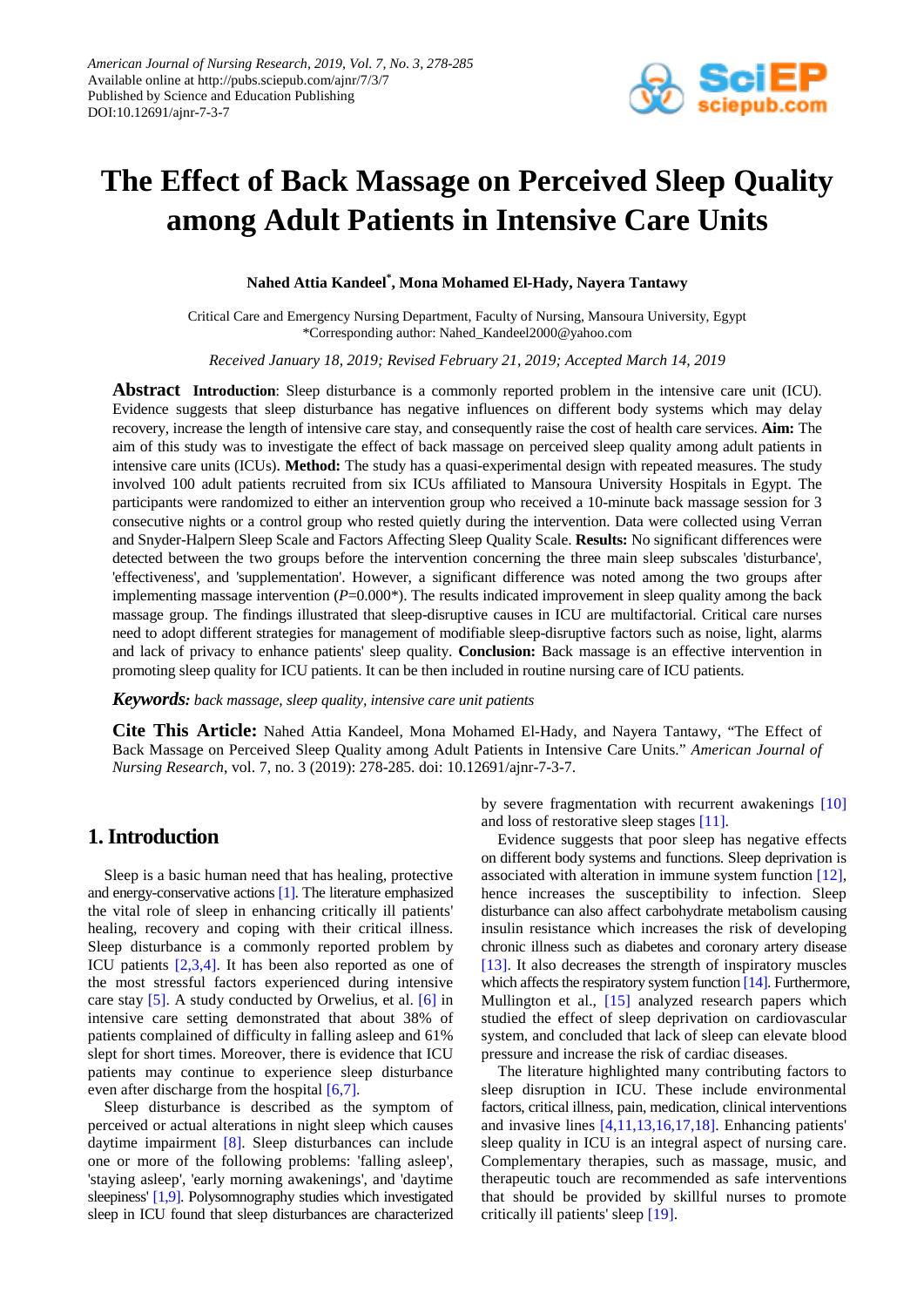Massage is one of the most common nursing interventions used in ICUs to reduce pain, anxiety, and enhance comfort and sleep [\[20\].](#page-7-9) Massage is a safe, noninvasive intervention that includes the application of direct skin contact to certain acupressure points [\[21\].](#page-7-10) Several studies investigated the effect of massage on sleep quality in different patient population in different countries [\[22,23,24,25,26\].](#page-7-11) However, studies which addressed this issue in Egypt are scarce. The Cochrane library group conducted a systematic review of several studies to assess the effectiveness of non-pharmacological interventions on enhancing sleep quality in adult patients in intensive care setting [\[27\].](#page-7-12) The reviewers concluded that the quality of evidence provided by these studies was low, and they urged the need for further high-quality studies to strengthen the evidence base.

#### **1.1. Aim of the Study**

The aim of this study was to investigate the effect of back massage on perceived sleep quality among adult patients in ICUs.

#### **1.2. Research Question**

- 1. Does back massage improve sleep quality for ICU patients?
- 2. What are factors affecting sleep quality in ICU?

#### **1.3. Research Hypothesis**

We hypothesized that ICU patients who receive a 10-minute back massage session would have better sleep quality than those who do not receive back massage.

# **2. Method**

## **2.1. Design**

The study has a quasi-experimental design with repeated measures.

## **2.2. Setting**

The study was conducted at Mansoura University Hospitals in Egypt from June to December 2017. Patients were recruited from six ICUs: general surgery, neurology, hepatic, diabetes, cardiac and chest. Each unit is an open room with a curtain around each bed. All units are well equipped with advanced technology required for patient treatment and care (mechanical ventilators, monitors, infusion pumps, nebulizers, etc….). There is one landline phone in the central nursing station in every ICU. There are no carpets or televisions in these units. The nurse-patient ratio is nearly 1:2. During the data collection period, these units were screened daily for new admissions.

#### **2.3. Sample**

All patients admitted to the above mentioned ICUs during the data collection period were reviewed for

potential enrollment in this investigation. A convenience sample of 100 patients was enrolled in the study. Patients were eligible for inclusion if they were 18 years old and above, fully conscious, able to speak, read and write, and spent at least 4 full nights in the above mentioned ICUs. Exclusion criteria were as follows: history of sleep disorder, mental disorder, receiving narcotics, sedatives or psychiatric drugs, conditions that could affect sleep such as skin diseases (e.g. contagious skin, eczema), phlebitis, cellulitis, blood clots and high fever or communication barriers (inability to read, write or point to answer).

## **2.4. Measures**

#### **2.4.1. Demographic Data and Baseline Characteristics**

It includes patients' age, gender, marital status, occupation, and the level of education. It also involves the date of admission to the ICU, medication history, normal sleep hours at night (sleep habit such as sleep time, day sleep, sleep hours, sleep aids used) and the diagnosis.

#### **2.4.2. The Verran and Snyder-Halpern (VSH) Sleep Scale**

The VSH Sleep Scale was first developed by Snyder-Halpern and Verran in 1987 [\[28\],](#page-7-13) then modified by the authors in 1990 [\[29\].](#page-7-14) The modified version of the VSH Sleep Scale was adopted in this study to assess sleep quality for eligible patients. The scale consists of 15 questions categorized under three subscales: 'disturbance' (interruptions and delays in sleep), 'effectiveness' (how well sleep refreshed the individual), and 'supplementation' (napping). Disturbance questions includes: 1) mid-sleep awakening, 2) wake after sleep onset, 3) movement during sleep, 4) soundness of sleep, 5) quality of disturbance, 6) sleep latency and 7) quality of latency. Effectiveness questions include: 1) rest upon awakening, 2) subjective quality of sleep, 3) sleep sufficiency evaluation, 4) total sleep time and 5) total sleep period, calculated by adding total sleep time and wake after sleep onset. Supplementation questions include: 1) daytime sleep, 2) morning sleep, 3) afternoon sleep and 4) wake after final arousal. Each question is scored using a 100-mm visual analog scale. For 'disturbance' and 'supplementation' subscales, higher scores indicate sleep disturbance, and lower scores present better sleep. For 'effectiveness' subscale, higher scores reflect better sleep.

## **2.4.3. Factors Affecting Sleep Quality (FASQ) Scale**

This scale was adapted from the modified Freedman, Kotzer and Schwab [\[3\]](#page-6-4) sleep in ICU questionnaire (questions number 6 and 7). The questionnaire was originally developed by Freedman et al., [\[3\]](#page-6-4) and modified by Bihari et al., [\[2\]](#page-6-1) who added 'pain factor' to the scale. In our study, factors affecting sleep quality were categorized under four factors including: environmental, movement restriction, pathological, and patient management and care. We added 'calling devices', 'room temperature' and 'lack of privacy' to the environmental factors. 'Movement restriction' factors were also added to the scale as these factors can affect sleep quality. We categorized 'pain' under pathological factors, and we added 'cough' under this category. We removed some factors from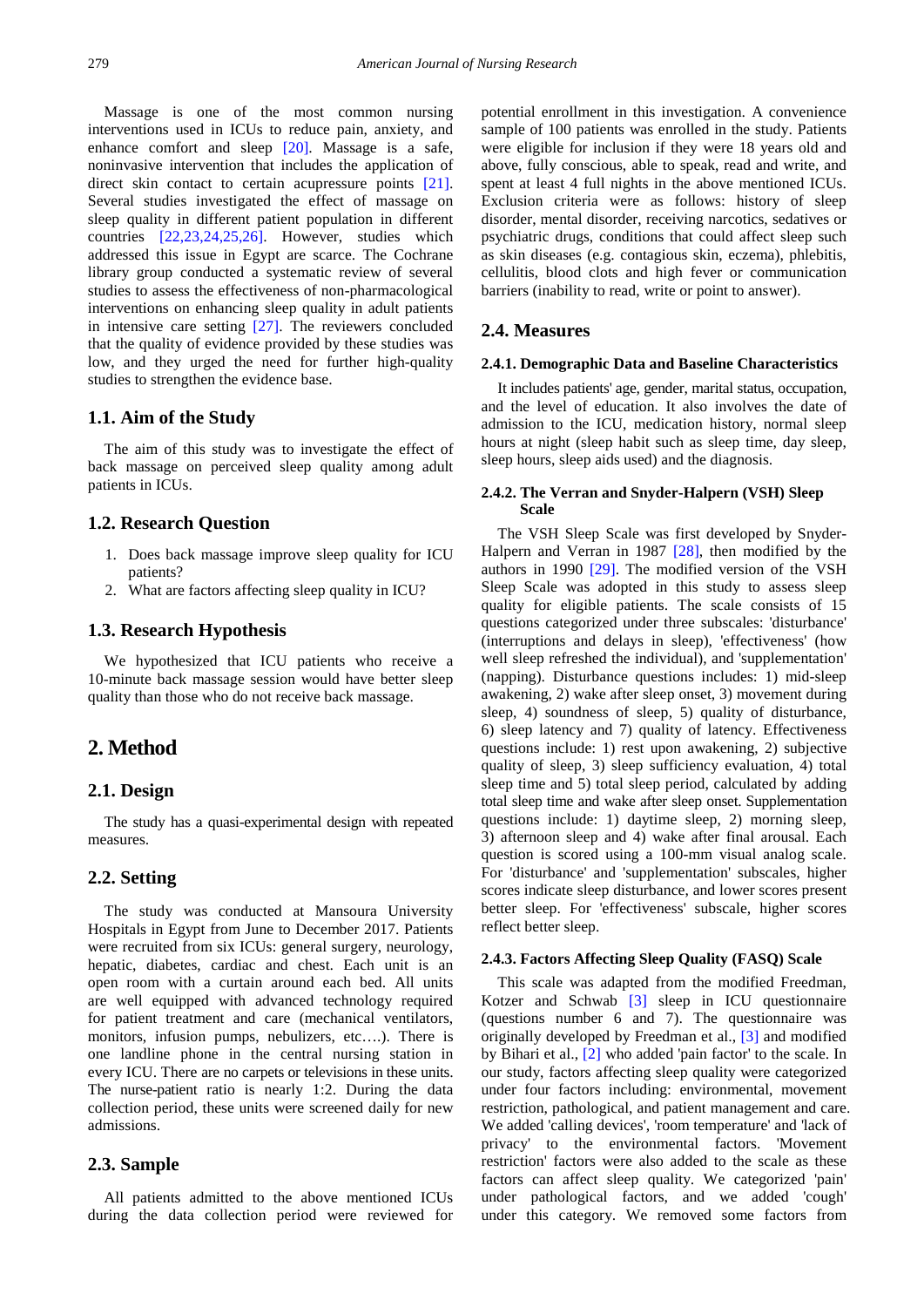Freedman et al., [\[3\]](#page-6-4) questionnaire such as 'televisions' and 'bedside phones' as they were not available in the studies ICUs. 'Suctioning' was also removed from the questionnaire as all patients were fully conscious, and this procedure was not applicable to them. Factors affecting sleep quality were set on a 10-point scale  $(1=$  no disruption, 10= significant disruption)

The VSH Sleep Scale and FASQ Scale were translated by the third author into Arabic language which is the mother tongue of research participants, and reviewed by the first and second authors. Back translation technique was used to ensure the validity of the translated scales. The Arabic version of the tools was back-translated into English by a bilingual expert translator. The Arabic version was submitted to face validation by five academic staff experienced in critical care nursing. Cronbach's alpha coefficient was used to assess the internal consistency of the VSH Sleep Scale and FASQ Scale which was 0.7 and 0.75 respectively.

#### **2.5. Intervention**

The back massage protocol was developed based upon relevant literature [\[30,31\]](#page-7-15) and reviewed by an expert massage therapist. Participants were randomly assigned to either an intervention group (back massage) or a control group using the toss method. The demographic data and baseline characteristics were collected on the first day of admission to the selected ICUs. Participants in the back massage group received a 10- minute back massage session between 8-9 pm at night for 3 consecutive nights by the second author who received intensive training program on back massaging techniques. The procedure started on the second day of ICU admission. Each patient was assisted to lie down in prone position with the help of pillows under the chest and between legs. Baby Johnson oil was used to facilitate smooth strokes and enhance patient's comfort during intervention. Effleurage and stroking technique [\[30\]](#page-7-15) was used starting from iliac crest till supraclavicular and axillary lymph nodes.

In the studied ICUs, there was no specific care for promoting patients' sleep at night. Therefore, the control group rested quietly during the intervention. The quality of sleep was assessed for the massage and control groups for 3 consecutive days in the morning using the VSH Sleep Scale. The data collector (second author) asked the participants to rate factors affected their sleep quality using FASQ Scale. It was difficult for ICU patients to complete the questionnaires by themselves due to their critical illness or the presence of invasive lines. Hence, the data collector read the questionnaire for them and recorded their responses.

## **2.6. Ethical Issues**

An ethical approval was granted from the Research Ethics Committee of Faculty of Nursing, Mansoura University before commencing the study. Eligible patients were informed about the voluntariness nature of participation in this investigation. An informed consent was obtained from patients who accepted to take part in the study after providing them with detailed description of

the aim of research, procedure, benefits and risks. The confidentiality and anonymity of participants' personal data were maintained by using codes on data collection sheets instead of names.

#### **2.7. Data Analysis**

Data were analyzed using the Statistical Package for Social Sciences (SPSS) version 16. Qualitative data were described as numbers and percentages. The  $\chi$ 2 test and Monte Carlo test were used to compare between the groups. Quantitative data were described as means (SD) or medians. The t-test and one way ANOVA test were used for normally distributed variables, and Mann Whitney test and Kruskal-Wallis Test were utilized for non-normally distributed ones. The statistical significance level *P* value was set at  $\leq 0.05$ .

# **3. Results**

## **3.1. Participants' Demographic Data and Baseline Characteristics**

[Table 1](#page-3-0) showed that the majority of participants in both groups were between 31 and 40 years of age. The study sample was predominantly females. The average usual sleeping hours for the majority of participants in the control group and back massage group were between 7 and 9 hours per day. Most participants in the control group (66%) and the massage group (74%) did use neither sleeping aids nor routine sleep assistance. The majority of participants in control group and massage group were enrolled from the surgical ICU, and they were receiving postoperative care (32%, 28% respectively). Most of the participants in the control (74%) and massage (66%) groups reported that they were not under stress. No significant differences were found between the massage group and the control group regarding their demographic data and baseline characteristics.

## **3.2. The Effect of Back Massage on Sleep Quality**

The results of the study showed no statistical significant differences between the massage group and the control group before intervention concerning the three main sleep subscales [\(Table 2\)](#page-4-0). However, significant differences were noted among the groups after back massage intervention  $(P=0.000^*)$ . The mean score of subscale 'disturbance' had changed in the massage group after back massage procedure (Before Massage: 546.4  $\pm$  115.89 and after massage: 144.6  $\pm$  45.8). For 'disturbance' subscale, lower score indicates better sleep. For the subscale 'effectiveness', the mean score of sleep quality was  $159.4 \pm 112.52$  before intervention and 461.6 ± 39.55 after intervention. Higher score of this subscale reflects better sleep. The mean score of subscale 'supplementation' before and after back massage was  $384.1 \pm 94.19$  and  $36.4 \pm 38.63$  respectively. Higher total score on this subscale represents a worse outcome, as more supplemental sleep was needed.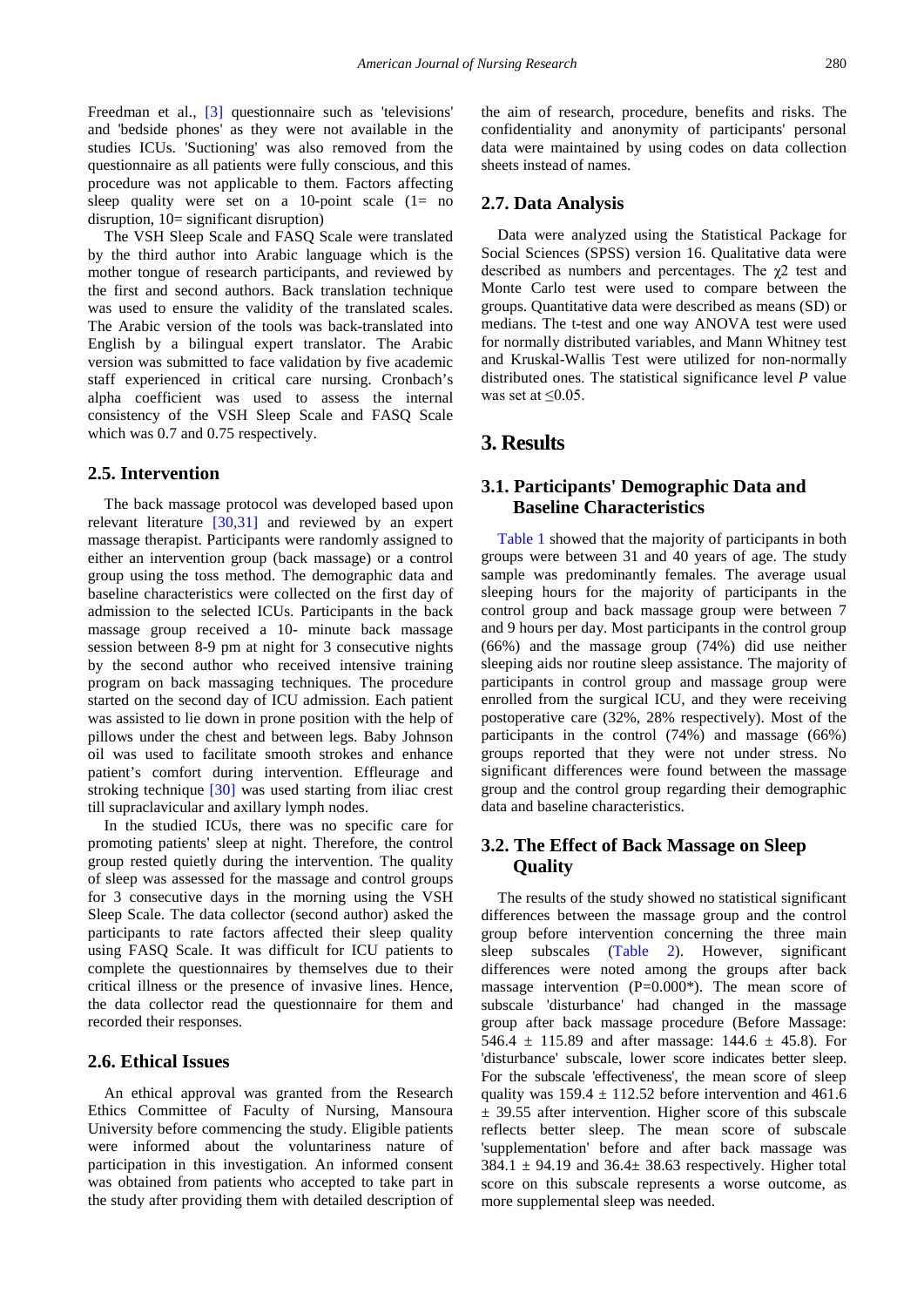|  | Table 1. Participants' Demographic Data and Baseline Characteristics |
|--|----------------------------------------------------------------------|
|  |                                                                      |

<span id="page-3-0"></span>

|                                | Control group    |                  | Massage group    |                | Chi square test |              |  |
|--------------------------------|------------------|------------------|------------------|----------------|-----------------|--------------|--|
| Variable                       | $\mathbf n$      | $\frac{0}{0}$    | $\mathbf n$      | $\frac{0}{0}$  | $\chi^2$        | $\mathbf{p}$ |  |
| Age (years)                    |                  |                  |                  |                |                 |              |  |
| 18-30                          | 11               | $22\,$           | 13               | 26             |                 |              |  |
| $31 - 40$                      | 19               | 38               | 17               | 34             |                 |              |  |
| $41 - 50$                      | 10               | $20\,$           | 11               | $22\,$         | .378            | .945         |  |
| 51-60                          | 10               | $20\,$           | $\overline{9}$   | 18             |                 |              |  |
| Gender                         |                  |                  |                  |                |                 |              |  |
| Female                         | 27               | 54               | 30               | 60             |                 |              |  |
| Male                           | $23\,$           | 46               | 20               | 40             | .367            | .545         |  |
| <b>Marital</b> status          |                  |                  |                  |                |                 |              |  |
| Single                         | 12               | 24               | 10               | 20             |                 |              |  |
| Married                        | 18               | 36               | 21               | 42             |                 |              |  |
| Widow                          | $\,8\,$          | 16               | 9                | 18             | .653            | .884         |  |
| Divorced                       | 12               | 24               | 10               | $20\,$         |                 |              |  |
| Occupation                     |                  |                  |                  |                |                 |              |  |
| Governmental                   | 16               | 32               | 18               | 36             |                 |              |  |
|                                |                  |                  |                  |                |                 |              |  |
| Nongovernmental                | 15               | $30\,$           | 14               | $28\,$         | .396            | .941         |  |
| Not-working                    | 6                | 12               | $\tau$           | 14             |                 |              |  |
| Retired                        | 13               | 26               | $11\,$           | 22             |                 |              |  |
| Level of education             |                  |                  |                  |                |                 |              |  |
| University                     | 20               | 40               | 23               | 46             |                 |              |  |
| Secondary                      | 19               | 38               | 17               | 34             | .368            | .832         |  |
| Primary                        | 11               | $22\,$           | 10               | $20\,$         |                 |              |  |
| <b>Usual sleeping hours</b>    |                  |                  |                  |                |                 |              |  |
| $1 - 3$                        | $\boldsymbol{0}$ | $\boldsymbol{0}$ | $\mathbf{1}$     | $\sqrt{2}$     |                 | .786         |  |
| $4 - 6$                        | 12               | 24               | 12               | 24             | 1.797           |              |  |
| $7-9$                          | 36               | $72\,$           | 33               | 66             |                 |              |  |
| $\overline{\phantom{0}^{2}10}$ | $\overline{c}$   | $\overline{4}$   | $\overline{4}$   | 8              |                 |              |  |
| <b>Using sleep aids</b>        |                  |                  |                  |                |                 |              |  |
| Yes                            | 17               | 34               | 13               | 26             | .762            | .383         |  |
| No                             | 33               | 66               | 37               | 74             |                 |              |  |
| Routine sleep assistance       |                  |                  |                  |                |                 |              |  |
| None                           | 33               | 66               | 37               | 74             |                 |              |  |
| Radio                          | 3                | 6                | $\sqrt{2}$       | $\overline{4}$ |                 | .692         |  |
| TV                             | 2                | $\overline{4}$   | $\overline{4}$   | 8              | 2.438           |              |  |
| Reading                        | 3                | $6\,$            | $\overline{c}$   | $\overline{4}$ |                 |              |  |
| Others                         | 9                | 18               | 5                | $10\,$         |                 |              |  |
| <b>Current stress</b>          |                  |                  |                  |                |                 |              |  |
| Yes                            | 13               | $26\,$           | $17\,$           | 34             |                 |              |  |
| ${\rm No}$                     | 37               | 74               | 33               | 66             | .762            | .383         |  |
| <b>Diagnosis</b>               |                  |                  |                  |                |                 |              |  |
| Cardiac disorders              | $\mathbf{1}$     | $\sqrt{2}$       | $\overline{4}$   | $8\,$          |                 |              |  |
| Endocrine disorders            | 3                | 6                | 6                | 12             |                 |              |  |
| Hepatic disorders              | 9                | $18\,$           | $\,8\,$          | 16             |                 | .675         |  |
| Pulmonary disorders            | 12               | 24               | $11\,$           | 22             | 3.286           |              |  |
| Neurological disorders         | $\boldsymbol{9}$ | 18               | $\tau$           | 14             |                 |              |  |
| Postoperative                  | 16               | 32               | 14               | $28\,$         |                 |              |  |
| $\bf ICU$                      |                  |                  |                  |                |                 |              |  |
| $\ensuremath{\textup{CCU}}$    | $\mathbf{1}$     | $\overline{2}$   | $\overline{4}$   | $8\,$          |                 |              |  |
| Diabetic ICU                   | $\mathfrak{Z}$   | $\sqrt{6}$       | 6                | 12             |                 |              |  |
| Hepatic ICU                    | 9                | 18               | 8                | 16             |                 |              |  |
| Chest ICU                      | 12               | $24\,$           | $11\,$           | $22\,$         | 3.286           | .675         |  |
|                                |                  |                  | $\boldsymbol{7}$ |                |                 |              |  |
| Neurological ICU               | 9                | $18\,$           |                  | 14             |                 |              |  |
| Surgical ICU                   | 16               | $32\,$           | 14               | $28\,$         |                 |              |  |

χ2 :Chi-square test, \*Statistically significant *P* ≤0.05, n: Number of participants.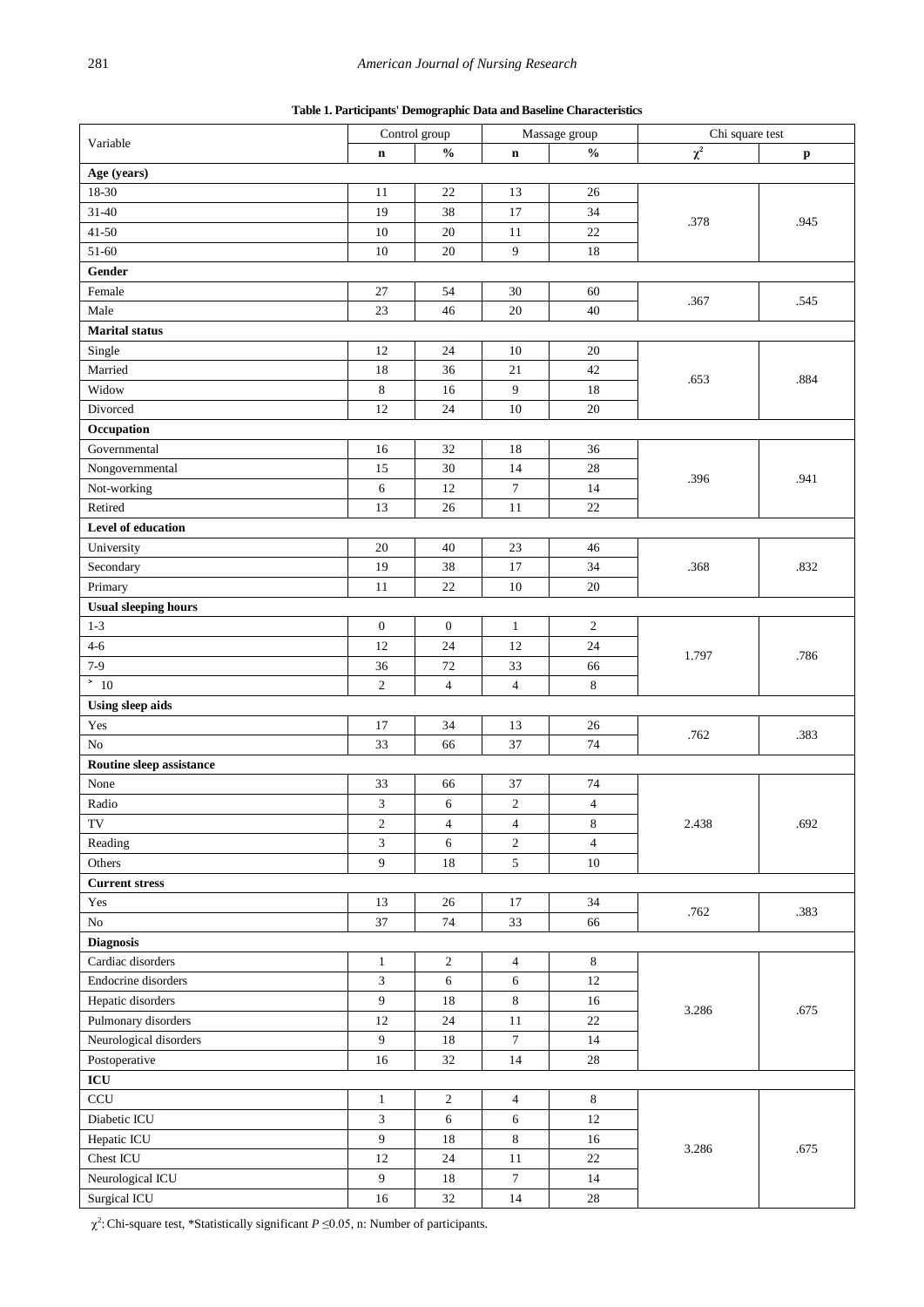<span id="page-4-0"></span>

|                      |                     | <b>Before intervention</b> | <b>After intervention</b> |      |                     |                     |                   |          |
|----------------------|---------------------|----------------------------|---------------------------|------|---------------------|---------------------|-------------------|----------|
| VSHS                 | Control group       | Massage group              | Significance test         |      | Control group       | Massage group       | Significance test |          |
|                      | $\overline{x}$ ± SD | $\overline{x}$ ± SD        |                           |      | $\overline{x}$ ± SD | $\overline{x}$ ± SD |                   |          |
| <b>Disturbance</b>   | $546.4 \pm 115.89$  | $546.4 \pm 115.89$         | 0.00                      | 1.00 | $552.5 \pm 97.39$   | $144.6 \pm 45.8$    | 26.8              | $0.000*$ |
| <b>Effectiveness</b> | $160.7 \pm 112.21$  | $159.4 \pm 112.52$         | 0.19                      | 0.84 | $172.2 \pm 116.22$  | $461.6 \pm 39.55$   | 7.91              | $0.000*$ |
| Supplementation      | $348.1 \pm 94.19$   | $348.1 \pm 94.19$          | 0.00                      | 00.1 | $181.28 \pm 40.64$  | $36.4 \pm 38.63$    | 8.33              | $0.000*$ |

<span id="page-4-2"></span><span id="page-4-1"></span>**Table 2. Total Mean Differences in Sleep Quality among Studied Groups before and after Intervention**

*x* **:** Mean, SD: Standard Deviation, **\***Statistically significant *P* ≤0.05, VSHS: Verran and Snyder-Halpern Subscales.

[Figure 1,](#page-4-1) [Figure 2](#page-4-2) and [Figure 3](#page-4-3) describe changes of sleep during the three days of the intervention as perceived by patients. Sleep disturbance mean scores decreased by day 3 in the massage group but there were no significant changes in the control group [\(Figure 1\)](#page-4-1).

<span id="page-4-4"></span><span id="page-4-3"></span>Sleep effectiveness mean scores significantly increased by day 3 in the massage group, but no significant changes were noted in the control group. Sleep supplementation mean score decreased by day 3 in the massage group compared to the control group.



Figure 1. Changes of Sleep Disturbance Mean Score during the Intervention Period between Groups



**Figure 2.** Changes of Sleep Effectiveness Mean Score during the Intervention Period between Groups



**Figure 3.** Changes of Sleep Supplementation Mean Score during the Intervention Period between Groups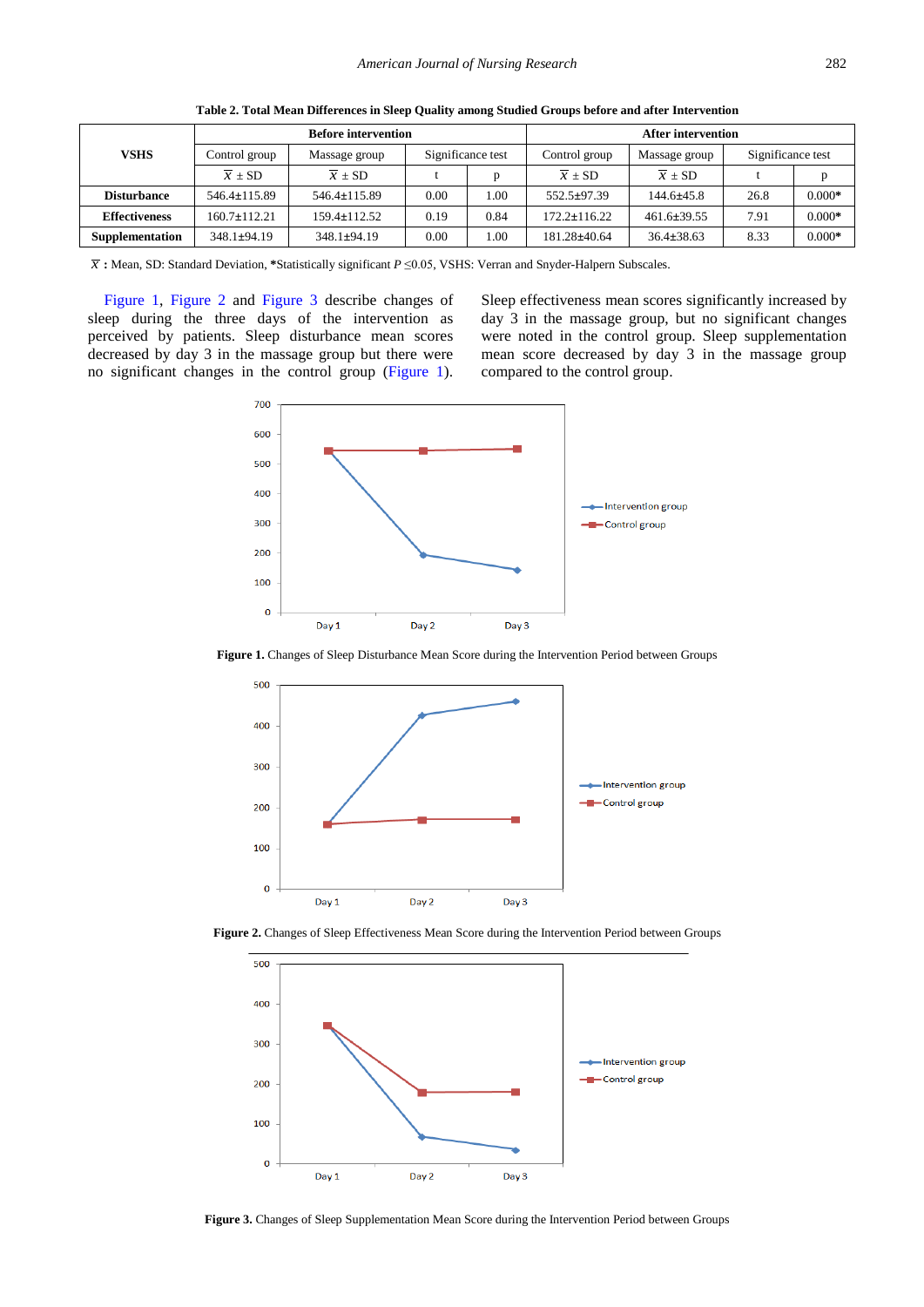

**Figure 4.** Total Mean Factors Affecting Sleep Quality in ICU

|        |  | Table 3. Total Mean Differences in Factors Affecting Sleep Quality |  |  |  |
|--------|--|--------------------------------------------------------------------|--|--|--|
| in ICU |  |                                                                    |  |  |  |

<span id="page-5-0"></span>

| <b>Factors</b>                             | $\overline{x}$ | <b>SD</b> |  |  |  |  |
|--------------------------------------------|----------------|-----------|--|--|--|--|
| <b>Environmental Factors</b>               |                |           |  |  |  |  |
| Noise                                      | 7.51           | 1.95      |  |  |  |  |
| Monitor alarm                              | 5.54           | 2.07      |  |  |  |  |
| MV alarm                                   | 5.75           | 1.56      |  |  |  |  |
| IP. alarm                                  | 0.73           | 1.69      |  |  |  |  |
| Calling device                             | 3.90           | 1.56      |  |  |  |  |
| Telephone                                  | 2.18           | 1.74      |  |  |  |  |
| Room temperature                           | 0.86           | 2.10      |  |  |  |  |
| Light                                      | 6.59           | 2.04      |  |  |  |  |
| Lack of privacy                            | 7.32           | 1.94      |  |  |  |  |
| Staff's conversations                      | 5.31           | 1.97      |  |  |  |  |
| <b>Movement Restriction Factors</b>        |                |           |  |  |  |  |
| Pulse oxymeter                             | 3.85           | 1.02      |  |  |  |  |
| Oxygen device                              | 2.31           | 3.18      |  |  |  |  |
| Cardiac monitor                            | 5.16           | 1.96      |  |  |  |  |
| <b>Pathological Factors</b>                |                |           |  |  |  |  |
| Pain                                       | 6.41           | 3.07      |  |  |  |  |
| Cough                                      | 5.70           | 3.84      |  |  |  |  |
| <b>Patient Management and Care Factors</b> |                |           |  |  |  |  |
| Medical care                               | 5.51           | 1.82      |  |  |  |  |
| Nursing care                               | 5.51           | 1.36      |  |  |  |  |
| Diagnostic studies                         | 4.46           | 1.20      |  |  |  |  |
| Vital signs                                | 5.23           | 1.44      |  |  |  |  |
| Specimen aspiration                        | 5.47           | 1.35      |  |  |  |  |
| Medications administration                 | 5.81           | 1.27      |  |  |  |  |
| Inhalation therapy                         | 3.41           | 3.16      |  |  |  |  |

 $\overline{x}$ : Mean, SD: Standard Deviation.

## **3.3. Factors Affecting Sleep Quality in ICU**

Factors affected patients' sleep quality in ICU are presented in [Table 3](#page-5-0) and [Figure 4.](#page-4-4) Environmental factors were perceived by patients as the most sleep-disturbing factors. Noise and lack of privacy  $(7.51\pm1.95, 7.32\pm1.94)$ respectively) were the highest factors to disrupt patients' sleep. Other environmental sleep-disruptive factors were the light, alarms of the ventilator and monitor, and staff's conversations. Regarding movement restriction, the patients reported that movement limitation due to attachment to the lead wire of the monitor was significantly a disruptive factor for sleep quality (5.16±1.96). Pathological factors, such as pain and cough also affected patients' sleep quality (6.41±3.07, 5.70±3.84 respectively). Many aspects of patient management and care activities were also perceived by patients as causes for sleep disturbance in ICU. The most sleep disturbing factors in order were administration of medication  $(5.81 \pm 1.27)$ , medical care and nursing care  $(5.51 \pm 1.82)$ ,  $5.51 \pm 1.36$  respectively).

# **4. Discussion**

This study investigated the effect of back massage on perceived sleep quality of adult patients in ICU. The results showed that a 10-minute back massage session significantly improved the sleep quality for patients who received back massage in comparison with the control group. This is consistent with the findings of Shinde and Anjum [\[26\]](#page-7-16) who reported significant differences in sleep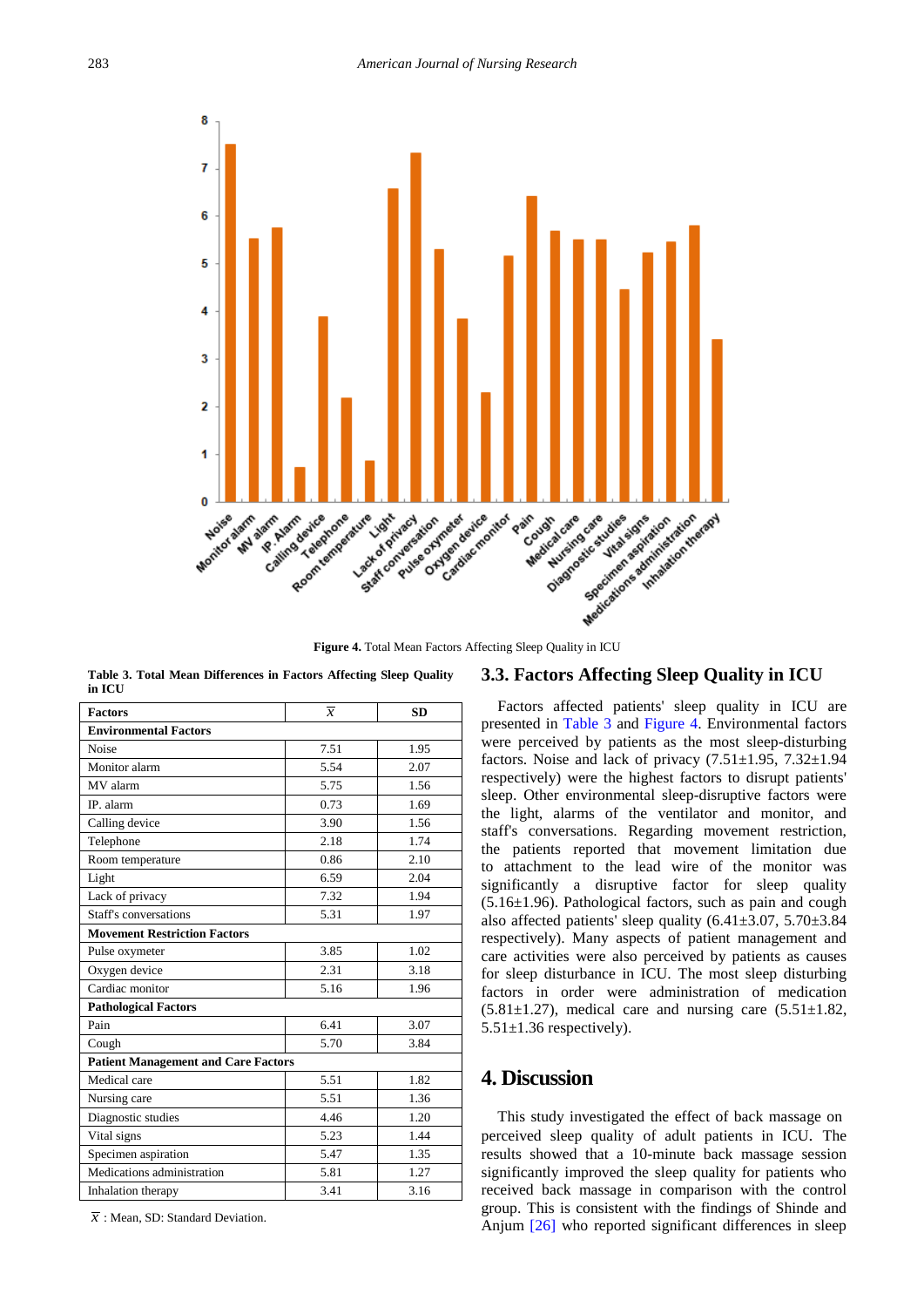quality among ICU patients after slow stroke back massage on 3 consecutive days. Our findings are also harmonious with other studies which examined the effectiveness of massage on improving sleep quality in different patient population in different countries, and concluded its effectiveness in improving sleep quality [\[2,22,24,25,30,32\].](#page-6-1)

Similar to other studies, sleep disturbance in the ICU was multifactorial [\[2\].](#page-6-1) The most sleep-disruptive factors highlighted by the patients were related to the environment such as noise and lack of privacy. Other reported environmental factors involved light, alarms and staff's conversations. Non-environmental factors such as movement restriction by cardiac monitor, pain, cough, medical and nursing interventions and patient care activities (e.g. vital signs, medication administration) were also perceived by the patients as sleep-disruptive factors. These findings are remarkably consistent with similar previous studies which investigated factors affecting sleep in ICUs in different countries [\[2,4,33,34\].](#page-6-1) This actually may indicate that there is general consensus regarding sleep disruptive factors in ICUs. Despite environmental factors such as noise from alarms, phones and staff's conversations were highlighted in the literature as the most sleep disturbing reasons in ICU[s\[11\],](#page-7-3) some authors concluded that environmental noise is partially responsible for sleep disturbance, but not a major factor [\[2,18,35\].](#page-6-1) On the other hand, Ding et al., [\[33\]](#page-7-17) found that despite the disturbing noise during night sleep, patients and their surrogates were satisfied and felt comfortable because they were continuously monitored by the staff. However, this study has a small sample size which restricts the generalization of its results.

Noise and light in the ICU during the night can negatively affect patients' physiological and psychological conditions [\[36\]](#page-7-18) as they may be associated with decrease in nocturnal melatonin secretion and elevated cortisol secretion [\[37\].](#page-7-19) Melatonin is a natural hormone secreted by the pineal gland in response to darkness at night. When melatonin level elevates, the person usually falls asleep [\[36\].](#page-7-18) Hence, critical care nurses should manage modifiable sleep-disruptive factors and implement sleep promotion strategies in ICU such as reduction of light, noise and staff's conversations [\[36\]](#page-7-18) as well as minimizing alarm volumes at night as possible. Nurses should also immediately attend to these alarms to reduce noise [\[2\].](#page-6-1) However, it is not always possible to control noise because of the need for continuous monitoring of patients' status, and care activities [\[37\].](#page-7-19) Hence, critical care nurses should adopt other strategies, such as making the patient wear earplugs and eye masks which have been found to promote sleep and hormone balance in healthy people [\[37\].](#page-7-19)

Critical care nurses are ethically committed to maintain ICU patient's privacy. Maintenance of privacy is very important aspect of protecting patients' dignity. Nurses should avoid inappropriate patient's exposure as possible. There is a need for staff's raising awareness program concerning the importance of maintaining privacy in ICU [\[38\].](#page-7-20) Despite the fact that some medical and nursing interventions that the ICU patient is exposed to are inevitable, nurses need to be sensitive to patient needs [\[39\].](#page-7-21) Treatment and care activities can be planned before

bedtime if possible to prevent sleep interruption. Additionally, pain and cough should be alleviated [\[39\].](#page-7-21) Creating a healing, relaxing environment around the patient will promote comfort and sleep which will enhance healing and recovery.

# **5. Limitations**

This study has two limitations. First, the collected data were based upon self-report approach which might have increased the subjectivity of the results. Second, the study involved a small size convenience sample from Mansoura University Hospitals in one city which may limit the generalizability of the research findings.

## **6. Conclusion and Recommendations**

A 10 minute-back massage is an effective intervention for promoting sleep quality for ICU patients. We recommend incorporation of back massage into routine nursing care of ICU patients before bed time to promote sleep, and consequently enhance healing and recovery. Critical care nurses should be aware of sleep-disruptive factors in intensive care setting and implement sleep promotion strategies. Further large scale studies using objective approach are required for more strong evidence about the efficiency of back massage in enhancing sleep in ICU.

## **Acknowledgements**

We want to express our gratitude to the patients who accepted to take part in this investigation.

## **Author Contributions**

Study Conception and Design: NAK. Data Collection: MME Data Analysis: MME, NAK, NT Manuscript Writing: NK, MME, NT

## **References**

- <span id="page-6-0"></span>[1] Matthews, E. E. Sleep Disturbances and Fatigue in Critically Ill Patients. *AACN Adv Crit Care*, 22(3), 204-224. 2011.
- <span id="page-6-1"></span>[2] Bihari, S., McEvoy, D., Matheson, E., Kim, S., Woodman, R.J., & Bersten, A.D. Factors Affecting Sleep Quality of Patients in Intensive Care Unit. *Journal of Clinical Sleep Medicine,* 8(3), 301-207. 2012.
- <span id="page-6-4"></span>[3] Freedman, N.S., Kotzer, N., & Schwab, R.J. Patient perception of sleep quality and etiology of sleep disruption in the intensive care unit. *Am J Respir Crit Care Med*, 159, 1155-1162. 1999.
- <span id="page-6-3"></span>[4] Mohsen, M., Mohammed, M., Almezaien, M., & Sobh, D. Factors Associated with Sleep Pattern Disturbance among Patients in Critical Care Units. *IOSR Journal of Nursing and Health Science*, 4(2), 54-63. 2015.
- <span id="page-6-2"></span>[5] Nelson, J.E., Meier, D.E, Oei, E.J., Nierman, D.M., Senzel, R.S., Manfredi, P.L., Davis, SM., & Morrison, R.S. Self- reported symptom experience of critically ill cancer patients receiving intensive care. *Crit Care Med*. 29(2):277-82. Feb. 2001.